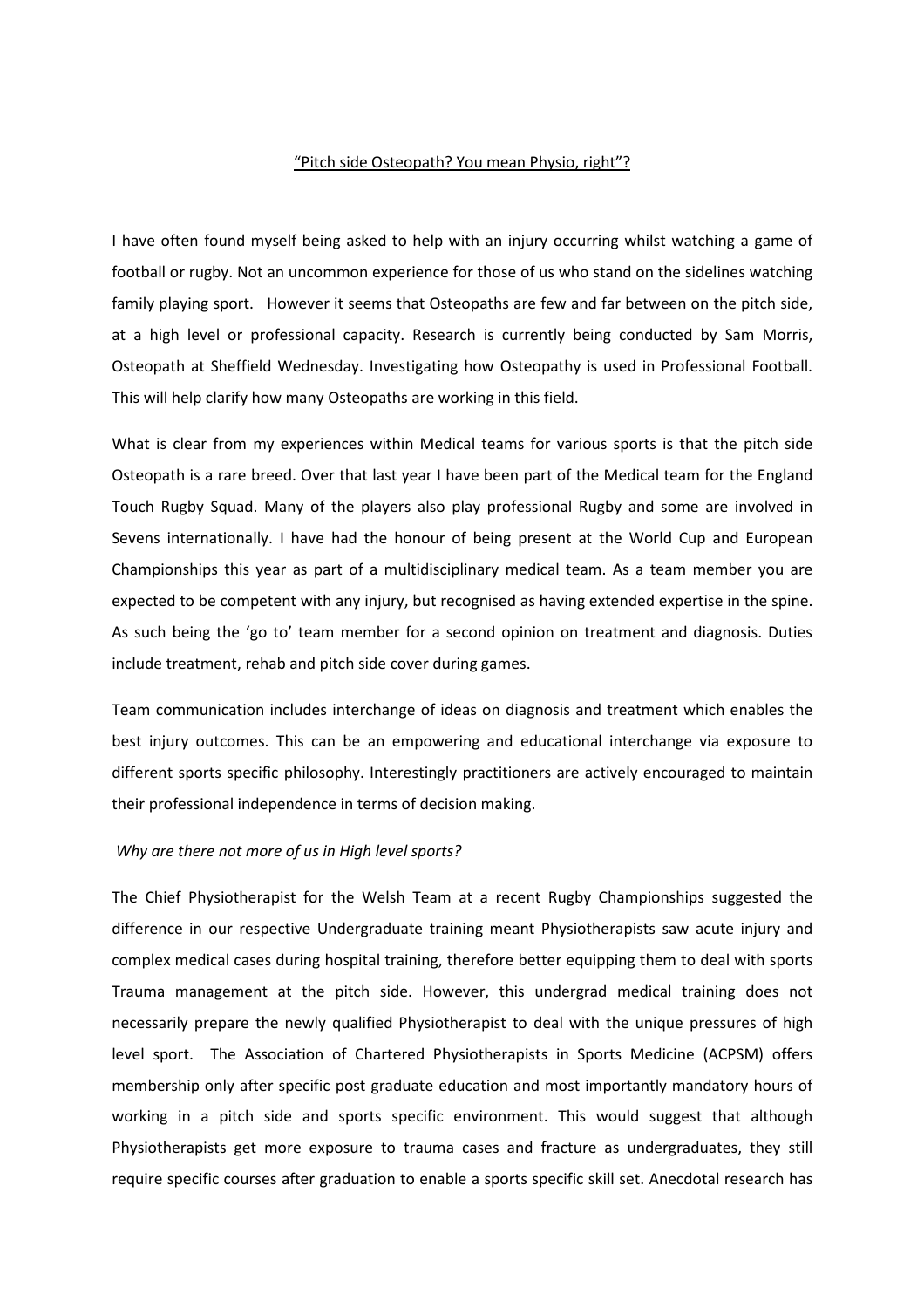confirmed that only a handful Undergraduate Physiotherapy courses offer any training in pitch side management in competitive sport.

## *Is there an unseen barrier to jobs in professional sport for the Osteopath?*

 I would imagine that many are put off by the difference in working environment between the clinic and the immediacy of pitch side trauma and elite sports. Indeed this work can be a very challenging element of working in sports. Having a background in the services, injury triage and pitch side trauma management came naturally. However this is due to the fact that I had extended skill set prior to Osteopathy and experience of dealing with complex injury. However with relevant training and experience there is no reason why the Osteopath should not be pitch side.

 Another factor is the current debate about our scope of practice. Is it wrong to take our Osteopathic principles outside of the clinic? Are we prone to think narrowly about our role as practitioners? Remembering that Osteopathy was used on the battle fields of the American Civil War, I would argue that we can be pitch side in high level sport. Recently I designed and filmed a series of digital Plyometric Prehab programs for international Rugby players, focusing on eccentric control, core stability and correct firing of the muscle chains for specific multidirectional sport. This delivered significant increases in athletic performance and squad robustness throughout a season. To me, although not a typical day in clinic, this was once more applying Osteopathic principles to a specific need.

I also have to agree with the sentiment of Clive Lathey when he expressed his frustration at not seeing more Osteopaths presenting at Sports Medicine Conferences or medical Schools. Having experience similar conferences where the speaker is usually a Physiotherapist with M level or PhD research. To this end, more of us we need to stand up, get skilled up and add to the debate. Only then will Osteopathy have a place at the High Table of Sports Medicine.

As such, suitable qualified experienced Osteopaths are no threat to Sports Physiotherapists, but will actually add value to clinical outcomes with our particular expertise within multidisciplinary Medical teams or indeed other sectors.

It seems clear that more research and discussion between stake holders within our profession is essential to drive forward the message that we can contribute in arenas not traditionally associated with Osteopathy. Subsequent identification of sport specific pathways and competences may provide a framework delivering more Sports Medicine employment for Osteopaths.

David Vaux Bost MSc MSc